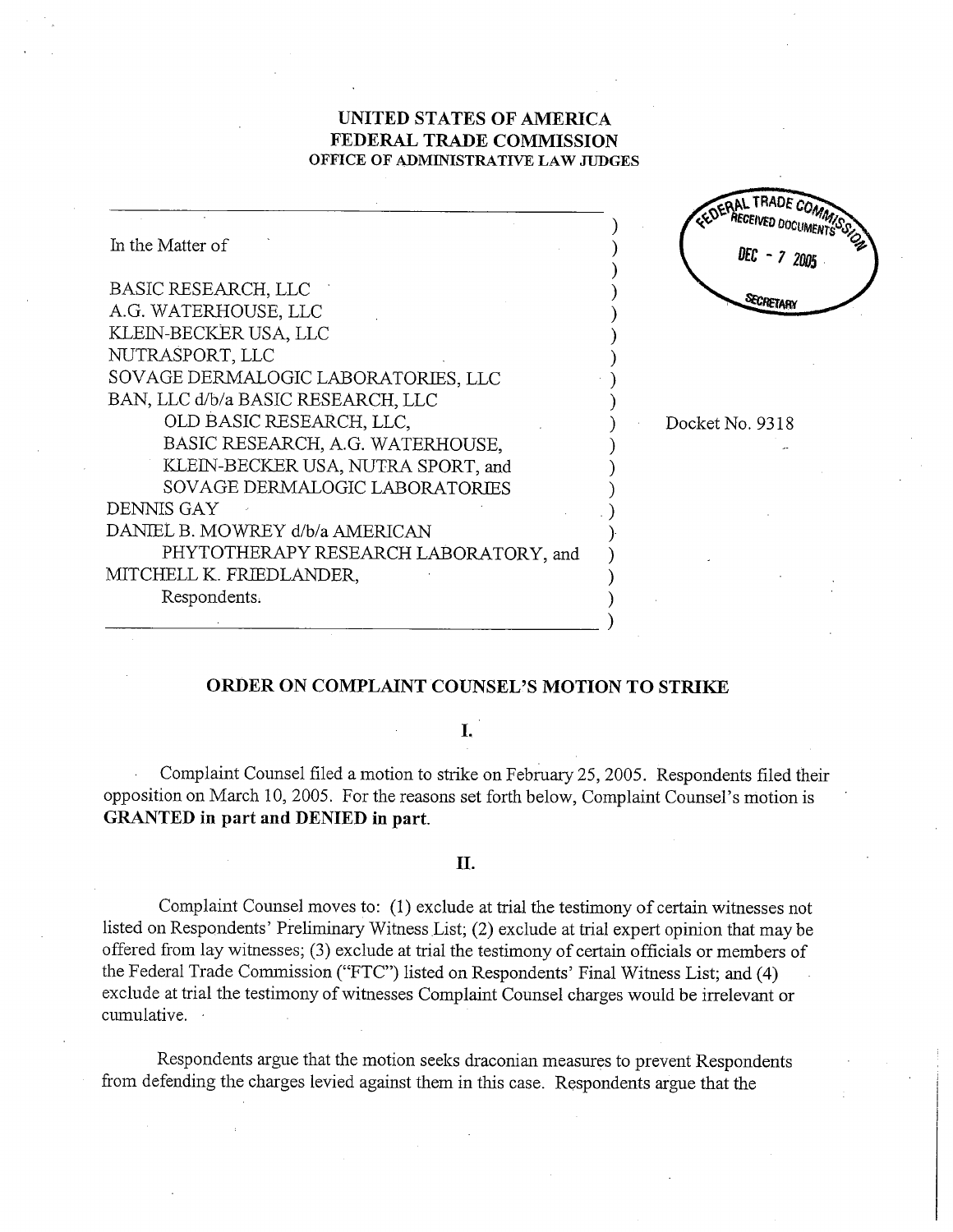witnesses they seek to call are appropriate and that they should not be prevented from calling them at trial.

## Witnesses Not Listed on Respondents' Preliminary Witness List  $A.$

Complaint Counsel asserts that Respondents have improperly listed Magestic Media, Paul Lelnnan, Ken Shirley, and BPI Labs as witnesses Respondents intend to call at the trial in this matter. Complaint Counsel moves to exclude these witnesses because Respondents failed to include them on their Preliminary Witness List and neither notified Complaint Counsel of a change in the list, nor sought permission from the Administrative Law Judge to add these witnesses.

The Scheduling Order entered in this case provides, "[t]he final proposed witness list may not include additional witnesses not listed in the preliminary witness lists previously exchanged unless by order of the Administrative Law Judge upon a showing of good cause." Scheduling Order at 5. The Scheduling Order further provides that a party must "notify the opposing pary promptly of changes in witness lists to facilitate completion of discovery within the dates of the scheduling order." Scheduling Order at 5. Moreover, an Order previously issued in this case expressly cautioned Respondents that they had an obligation to timely update their Preliminar Witness List and notify Complaint Counsel of any additions. (December 9, 2004 Order).

Majestic Media, Lehman, Shirley, and BPI Labs were not listed on either Respondents' or Complaint Counsel's Preliminary Witness Lists. Complaint Counsel represents that Respondents never notified Complaint Counsel that Respondents wished to add any of these parties to their list.

Respondents concede that Majestic Media, Shirley, and BPI Labs were not listed on Respondents' Preliminary Witness List, and agree to withdraw them from their Final Witness List. With respect to Lehman; however, Respondent asserts that Lehman is the President of DermTech Intemational and that DermTech International was listed on Respondents' Preliminar Witness List.

Respondents' Preliminary Witness List reveals that Respondents " may call yet to be identified representatives of the following entities to testify as to the evaluation and/or regulation of the products identified in the Complaint" and specifically lists DermTech International. Respondents' Final Witness List enumerates both Lehman and a representative of DermTech International to testify about certain studies, including cadaver studies, performed in connection with the challenged topical gel products. Respondents represent in their Opposition that Lehman is the named representative expected to testify on behalf of DermTech International.

With respect to Lehman, Complaint Counsel's motion is **DENIED**. Respondents may

 $\overline{2}$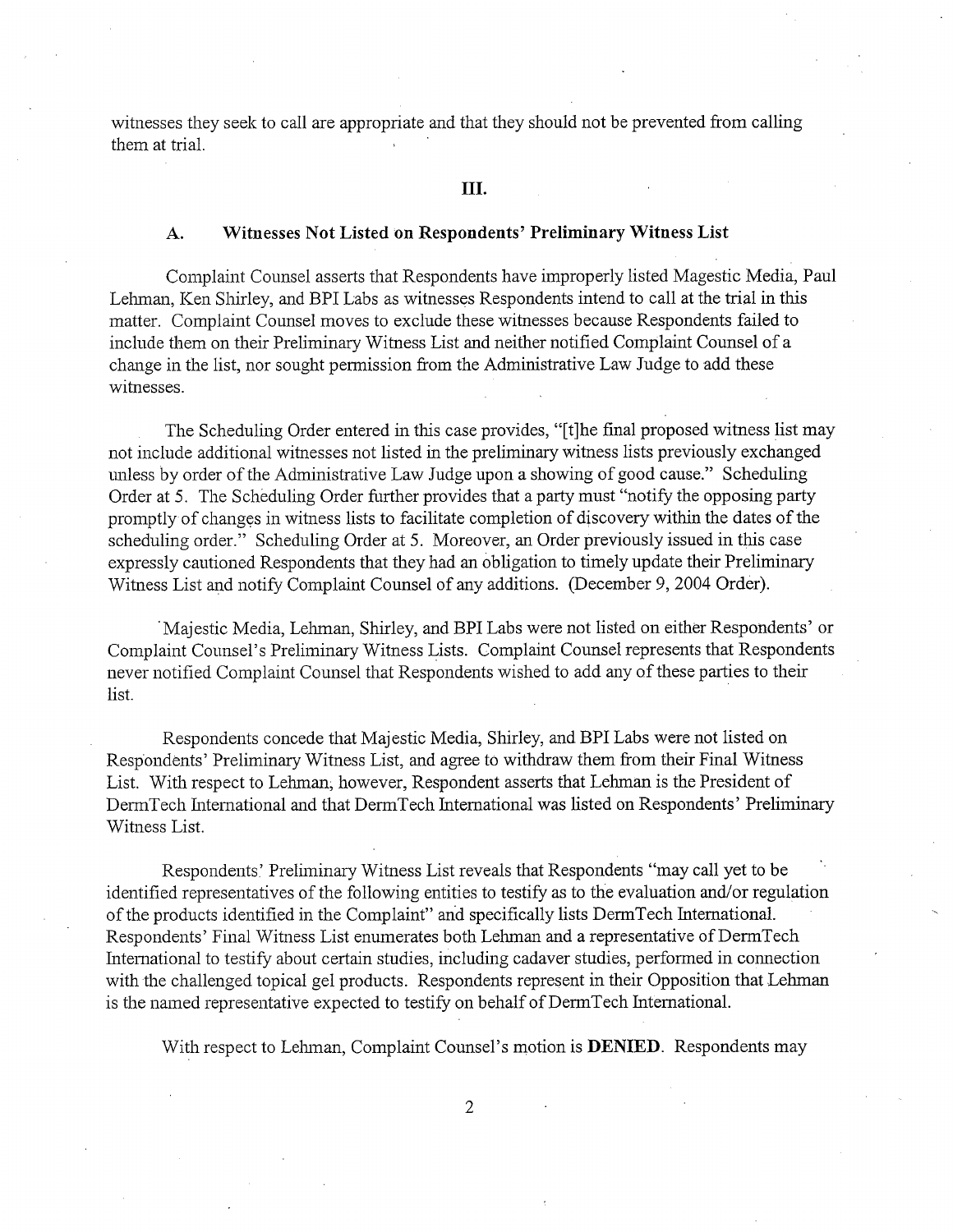call Lehman as the representative of DermTech International. Respondents may not call any additional witness on behalf of DermTech International. To avoid any undue prejudice Complaint Counsel shall have ten business days or a date mutually agreed upon to conduct the deposition of Lelnnan.

With respect to Majestic Media, Shirley, and BPI Labs, Complaint Counsel's motion to strike witnesses is GRANTED.

#### $\mathbf{B}$ . Opinions That May Be Offered From Lay Witnesses

Complaint Counsel asserts that on Respondents' Final Witness List, there are several witnesses for whom the described intended testimony appears to include improper expert opinion testimony. Complaint Counsel further asserts that, with the exception of Edward Popper, who was subsequently withdrawn, none of these proposed witnesses are listed on Respondents' Expert Witness.List and none have provided expert reports or other information required of experts. Complaint Counsel seeks to exclude or to limt the testimony of the following witnesses: Lehman, Shirley, DermTech International, BPI Labs, Frank Greenway, C. Livieri, and Edward Popper.

Respondents concede that Popper has been withdrawn as an expert in the case. Respondents further state that they have agreed to withdraw Shirley and BPI Labs, as they were not listed on Respondents' Preliminary Witness List. With respect to Lehman, Greenway, and Livieri, however, Respondents argue that the motion lacks merit and is premature.

Both Lehman and an unnamed representative of DermTech International are listed on Respondents' Final Witness List as expected to testify " about, without limitation, certain studies including cadaver studies, performed in connection with the challenged tropical gel products." Complaint Counsel states that DermTech International is the company that conducted cadaver studies which Respondents submit as substantiation for the challenged aminophylline gels and that Lelnnan is an officer with DermTech who conducted and approved the cadaver studies.

Greenway is listed on Respondents' Final Witness List as expected to testify " about without limitation, certain clinical studies conducted in connection with the challenged topical gel products." Complaint Counsel states that Greenway is one of the individuals who conducted the studies Respondents have submitted as substantiation for the challenged aminophylline gels.

Livieri is listed on Respondents' Final Witness List as expected to testify " about, without limitation, certain clinical studies conducted in connection with the challenged product PediaLean." Complaint Counsel states that Livieri is one of the individuals who conducted a study that Respondents have submitted as substantiation for PediaLean.

Complaint Counsel argues that Respondents appear to seek to elicit expert testimony from these witnesses regarding certain studies upon which Respondents rely as substantiation for

 $\overline{3}$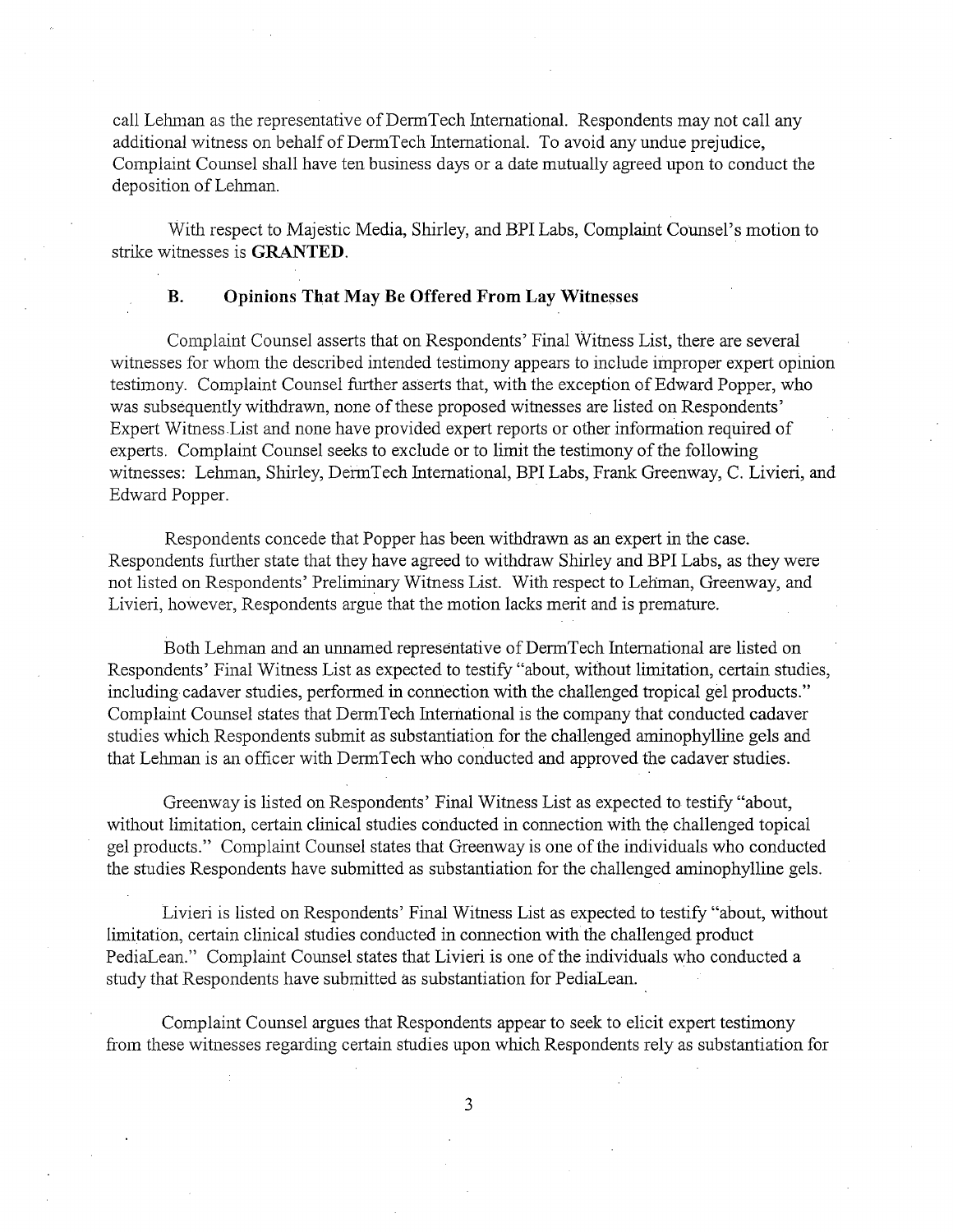the challenged products. Complaint Counsel asserts that any testimony given by these witnesses WOllld necessarily elicit scientific expert opinion as to the competence and reliability of any of the studies or other substantiation provided by Respondents for their claims made in promotional materials.

Respondents state that they intend to elicit fact testimony, not opinion testimony, from these witnesses. Respondents further assert scientists may testify concerning the facts and circumstances of tests and studies in which they participated, without offering opinion testimony concerning the ultimate issues in the case.

The Scheduling Order in this case specifically provides, "[f]act witnesses shall not be allowed to provide expert opinions." Scheduling Order at 6; see also Fed. R. Evid. 701. Further, "[w]itnesses may not testify to a matter unless evidence is introduced sufficient to support a finding that the witness has personal knowledge of the matter." Scheduling Order at 6; see also Fed. R. Evid. 602.

Each of these witnesses appears to have personal knowledge concerning the facts of the studies in which they participated, the tests they conducted, the manner in which those tests were conducted, and the results of those tests. Respondents will not be precluded from eliciting testimony concerning the underlying studies in which these fact witnesses participated. However, if Respondents intend to elicit testimony from these individuals as to the competence and reliability of studies or other substantiation provided by Respondents of which the witness has no personal knowledge, such testimony will not be allowed at trial.

Accordingly, with respect to Lehman or a substitute representative of DermTech International, Greenway, and Livieri, Complaint Counsel's motion is **DENIED**. With respect to Shirley and Popper, Complaint Counsel's motion is GRANTED.

### $\mathbf{C}$ . Certain Officials or Members of the Federal Trade Commission

Complaint Counsel asserts that Respondents have designated several officials or members of the FTC staff as persons Respondents may call upon to testify. Included on Respondents' list are several present or former Commissioners of the FTC, attorneys of record for Complaint Counsel in this matter, a former Director of the Bureau of Consumer Protection, and several current or former FTC staff members. Respondents' Final Witness List indicates that the subject matter on which these individuals are expected to testify is the Commission's reasonable basis standard, the competent and reliable evidence standard, the investigation and prosecution of this administrative action, and the standards used by the Commission to interpret advertisements.

Respondents assert that "constitutional due process and fairness commands that Respondents be advised of the standards against which their conduct, and in this case, their substantiation for claims made, will be judged. Respondents further assert that "the only place left to look for testimony to cure this constitutional infirmity (is) the current and former

 $\overline{4}$